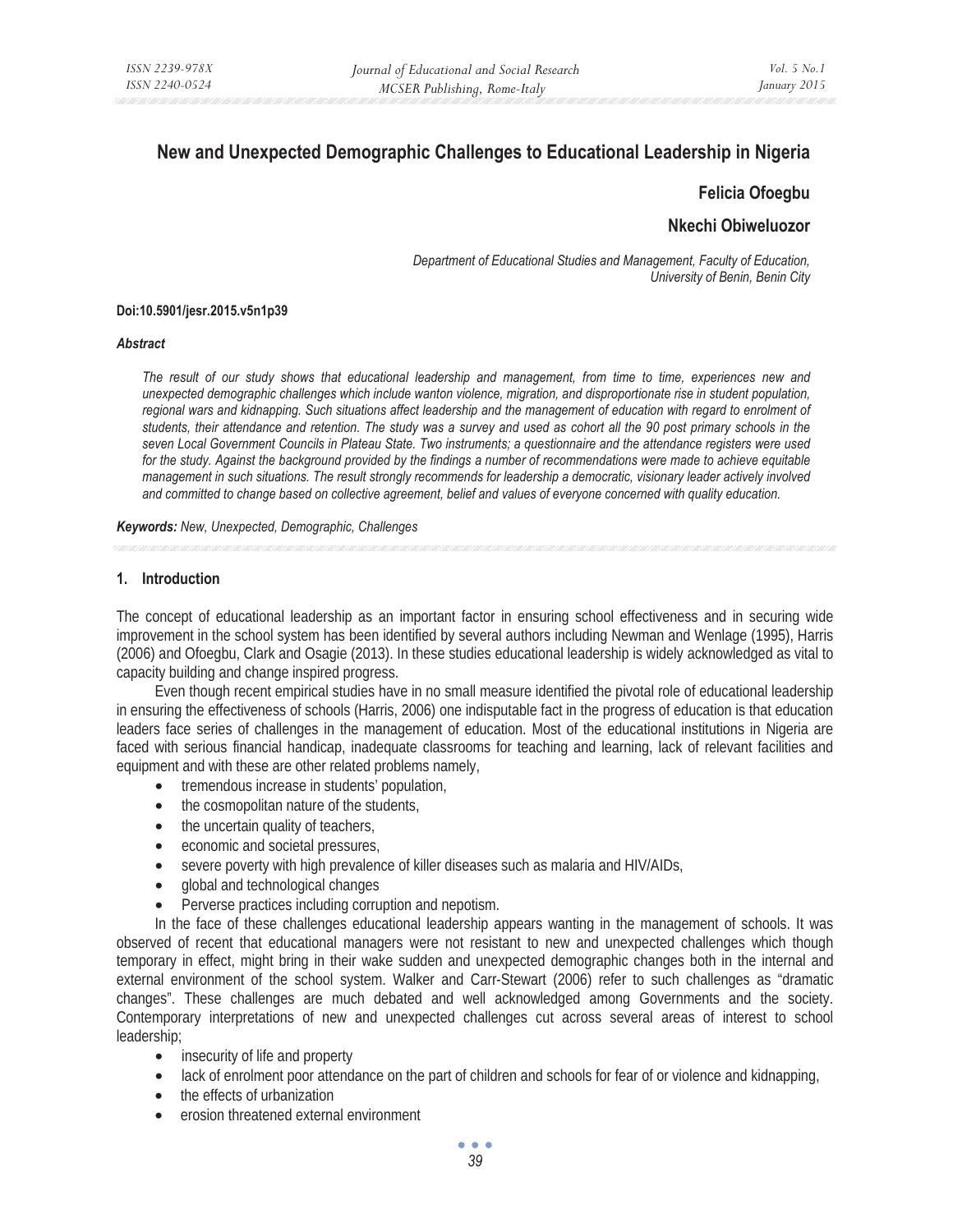• Sudden movement of people within and across borders in response to acts of terrorism and regional wars.

### **2. Related Literature Review**

There are various leadership theories since the process of leadership is not static but dynamic (Cole, 1990). However in this study educational leadership is seen as a relational concept and therefore it is hinged on a distributive theory of leadership practice which builds on the activity theory that offers a way of understanding how leaders go about their work, why they do and think the way they do and how they address the relations between structure and human agency (Moller, 2004).

Distributive leadership also referred to as "team" (Carson, Tesluk and Marrone, 2007) and "shared" leadership (Mintzberg, 2006) implies that in decision making the leader is obliged, not at his pleasure, to involve designated persons who by their knowledge and experience are experts in certain areas of administration and together arrive at equitable decision in keeping with the goals of the organization.

Indeed, distributive leadership challenges the traditional concept of leadership which assumes that leadership should reside in a single individual. This is the result of the observation that the pressure and stress that people in leadership face is enormous and that as Ofoegbu, Clark & Osagie (2013) pointed out, it was highly unlikely that one single person could provide the necessary leadership, knowledge, skills, talents and abilities on all issues. While school managers are undoubtedly important sources of leadership in schools the current waves of violence and terrorism, regional wars and sudden movement of people within and across boundaries are compelling reasons to adopt collaborative and shared practices that contribute to organizational knowledge and improvement (Spillane, 2006).

Educational leadership expresses the process of influencing and uniting people around key values towards desirable ends (Wassererberg, 2000). Suffice it to say that the type of leadership is concerned with the manner and way the principals, as school managers, apply themselves to create the school climates that enable staff and students to be productive and creative.

There is also growing evidence to associate educational leadership with organizational development and positive change (Macbeath, 2005; Harris and Muis, 2004, Murphy and Datnow, 2005; Sergiovanni, 2001). However, Harris (2006) affirms that educational leadership is susceptible to new challenges. Indeed the rapid and unprecedented changes around the world impose the necessity on educational leadership to consider itself as a professional driving force and mediator for the development of the school towards learning effectiveness ((Bush, 2005). This is even more so now that schools are increasing in complexity and witnessing unremitting demographic changes (Bush, 2005). According to Harber and Davis (1997), Clark and Ofoegbu (2014) war related events do impact on educational leadership and management; such conflicts often resulted in loss of lives and student absenteeism and attrition and also closure of schools.

The Department of Education in South Africa (2002) holds the view that educational leadership may be hampered by violence and crime but claims that some of the worse crimes lie outside the school. They argue that the most important factor contributing to safe schools, low levels of violence and attrition is good school management. Also schools with clear norms and expectations, fair procedures, and schools that involve all members of the community (parents, students, educators and community services) are less likely to experience high levels of violence than those where such systems and relationships are not in place.

#### *2.1 Statement of the problem*

Recently, contemporary issues such as sudden movement of people within and across borders in response to terrorism, insecurity of life and property, unwarranted killings and climate change are increasingly being identified as realities of the Nigerian education system. Recently it was reported in the Vanguard Newspaper (2014) that well over 10, 000 school age children did not have access to education. Consequently educational leadership has become a complex concept which has generated widespread interest in the management of schools. Leadership in education must continually look for ways to attract and keep students happy, healthy and productive while coping with "stress-related" roles and "burnout" traits.

It has been observed that virtually all studies in the field of leadership have focused their attention on leadership styles, traits and behaviour. Hence even though several leadership studies have been carried out very little is known about which form of sudden demographic change affect leadership practices. Also very little is known about the ways in which school managers *enact* their roles and *interact* with teachers and students when unexpected crisis occur within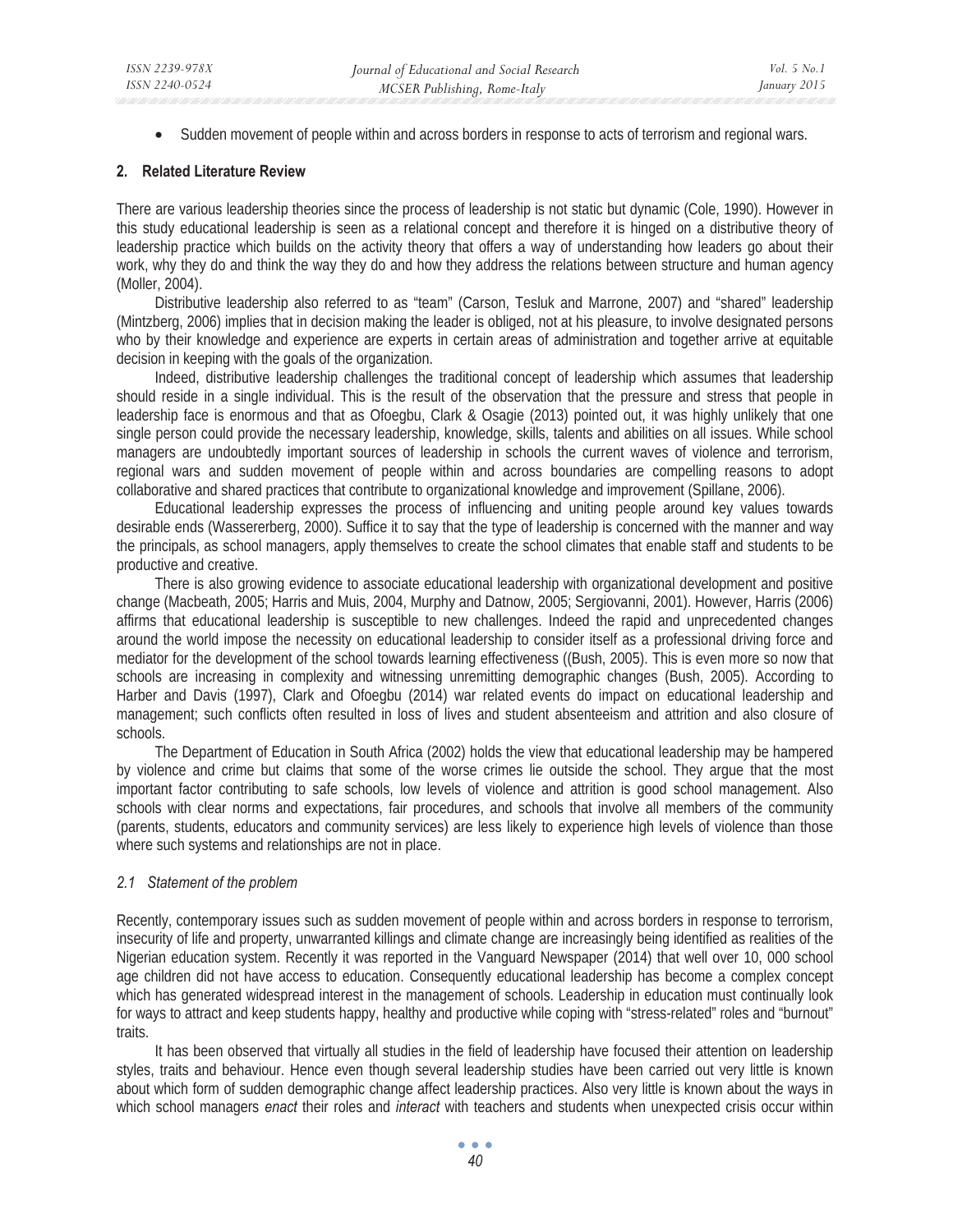| ISSN 2239-978X | Journal of Educational and Social Research | <i>Vol.</i> 5 No. 1 |
|----------------|--------------------------------------------|---------------------|
| ISSN 2240-0524 | MCSER Publishing, Rome-Italy               | January 2015        |

and outside the school environment. Neither do we know according to Harris (2006) how leadership practices are shared, negotiated and constructed in schools to facilitate organizational effectiveness. In view of the seemingly new and sudden (dramatic) challenges to educational leadership the study seeks to find out whether there is any relationship between "dramatic" demographic challenges and educational leadership. It is also to find if there is any relationship between new unexpected challenges and the management of education in the context of access to school, attendance, retention, absenteeism, classroom population and quality of teaching.

# *2.2 Research Questions:*

To guide the study the following research questions were raised:

- 1) What are the new and unexpected significant demographic challenges to educational leadership?
- 2) To what extent do new and unexpected challenges affect enrolment in schools?
- 3) Is there any relationship between new and unexpected demographic challenges and educational leadership?
- 4) Is there any relationship between new and unexpected demographic challenges and educational management with regard to access to school, attendance, retention, absenteeism, classroom population and quality of teaching?

#### *2.3 Hypotheses:*

Question one and two were answered while questions three and four were hypothesized

- Ho1. There will be no significant relation between new and unexpected demographic challenges and educational leadership.
- Ho2. There will be no significant effect of unexpected demographic challenges on educational management with regard to access to school, attendance, retention, absenteeism, classroom population and quality of teaching.

# **3. Methodology**

The study was a survey. The population of the study comprised all the 90 public secondary schools located in the seven Local Government Councils in Plateau State. The State was purposely selected; because it shares geographic borders with the State where the "Boko Haram" insurgency is significantly pronounced. All the ninety schools which translates to (90) principals were used for the study, hence there was no sampling.

# *3.1 Research Instrument*

Two research instruments were use to collect data for the study. The first was a questionnaire entitled "Educational Leadership and New Unexpected Challenges Questionnaire" (ELNUQ) directed at principals. It was made up of two sections; Section A was used to collect demographic data on the respondents (principals) while Section B was used to find out the new and sudden demographic challenges and the impact of such challenges on educational leadership and other variables like students access to school. The second instrument was the classroom register from 2010 and 2014 school year. This was retrieved from the schools in order to find out the enrolment and the rate of attrition.

# **4. Finding and Discussion**

Presented in Tables 1 to 4 are the findings of the study.

Research Question 1: what are the new and unexpected challenges of educational leadership?

. . . *41*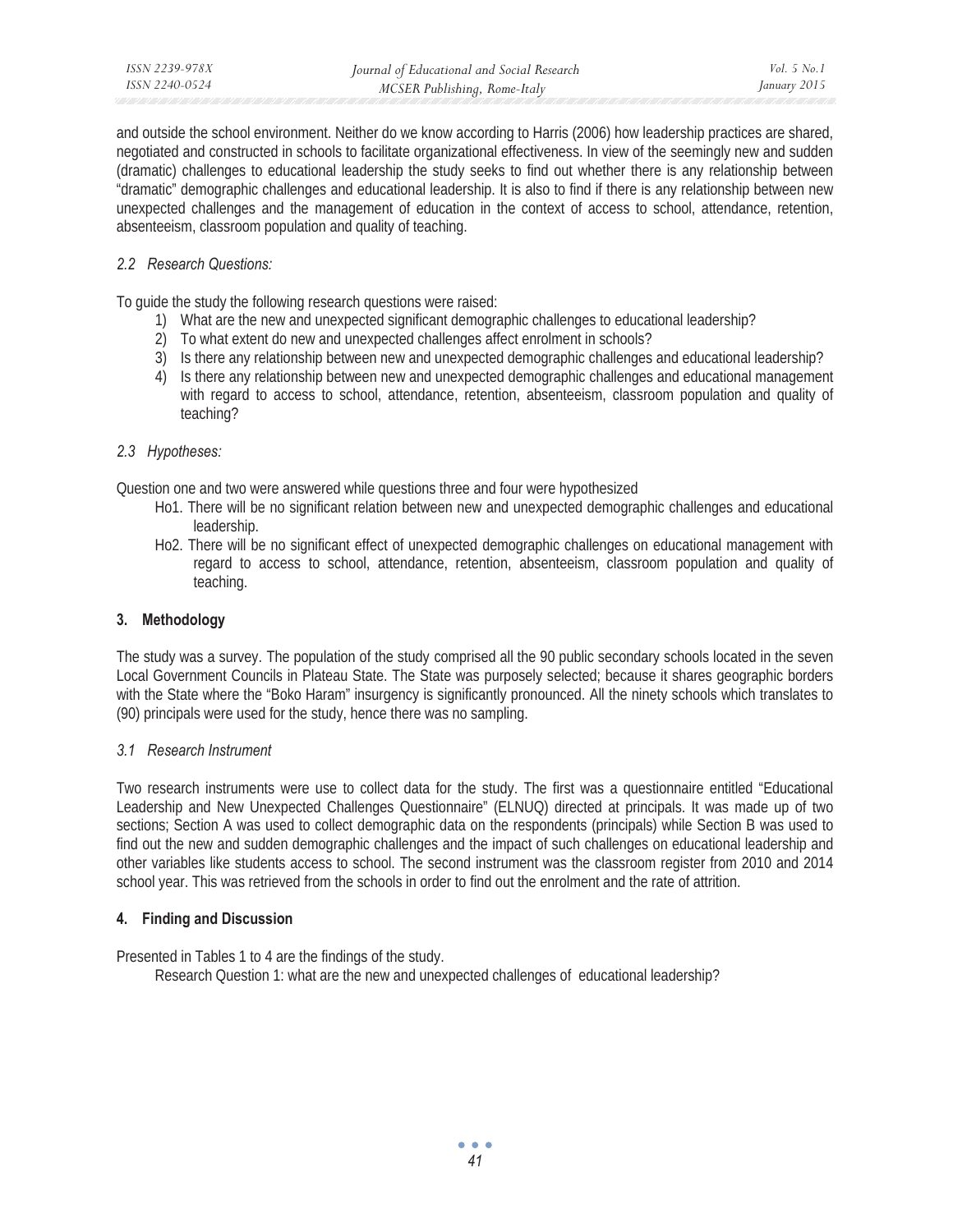**Table 1**: Mean and Standard Deviation Summary of Principals' Perceived New and Unexpected Challenges in Nigerian Secondary Schools.

| New and unexpected challenges (N=96)             | <b>Mean</b> | <b>Deviation</b> | <b>Remark</b> |
|--------------------------------------------------|-------------|------------------|---------------|
| Regional wars                                    | 19.79       | 3.79             |               |
| Violence                                         | 19.80       | 3.80             |               |
| Instability of External and internal environment | 17.61       | 3.63             |               |
| Economic and Social pressure                     | 17.86       | 3.27             |               |
| Migration                                        | 6.29        | 3.63             |               |
| Kidnapping                                       | 5.56        | 3.62             |               |
| High education demand                            | 0.23        | 1.12             | <b>NS</b>     |

S = Significant

Table 1 shows the new and unexpected challenges as perceived by school managers. The findings reveal that Regional wars (mean: 19.79), Violence (Mean: 19.80), instability of external and internal environment

(Mean: 17.61), Economic and Social Pressures (Mean: 17.86), Kidnapping (Mean: 8.68) respectively and Migration (Mean: 6.29) are some "dramatic" challenges to which educational leadership is particularly susceptible. The analysis in table 1 shows that the respondents were in strong agreement as concerns the impact of new and unexpected challenges to educational leadership and management.

Research Question 2: To what extent do new and unexpected challenges affect school Enrolment in Plateau State?

**Table 2:** New and Unexpected Demographic Challenges and School enrolment

| ∣Local Government Council Number of schools∣Enrolment 2011/2012∣Enrolment 2012/2013∣Attrition∣Rate of Attrition∣ Remark |    |       |      |      |     |           |
|-------------------------------------------------------------------------------------------------------------------------|----|-------|------|------|-----|-----------|
|                                                                                                                         |    | 4.900 | 2234 | 2666 | 46% | Very high |
|                                                                                                                         | 30 | 8691  | 4246 | 4445 | 49% | Very high |
|                                                                                                                         | 18 | 5032  | 1863 | 3169 | 37% | Very high |
|                                                                                                                         | 07 | 2077  | 686  | 1391 | 33% | Very high |
|                                                                                                                         |    | 3725  | 701  | 3014 | 19% | high      |
|                                                                                                                         | 05 | 1671  | 318  | 1353 | 19% | high      |
|                                                                                                                         | 05 | 2160  | 554  | 1606 | 26% | Very high |

# **Source:** Field work

Table 2 shows that the attrition rate in the seven Local Government Councils in the Cohort State between 2011/2012 and 2012/2013 school years ranges from 19% to 49% which is very high.

**Hypotheses 1:** There will be no significant relationship between new and unexpected demographic challenges and educational leadership.

**Table 3:** Pearson "r" relationship between dramatic challenges and educational leadership

| Variables                     | No. | Mean | SD   | Pearson "r" | <b>Significant Valve</b> | <b>Remark</b> |  |
|-------------------------------|-----|------|------|-------------|--------------------------|---------------|--|
| New an unexpected challenges  | 90  | 2.87 | 0.50 | 0.762       | 0.017                    | Sianificant   |  |
| <b>Educational Leadership</b> | 90  | 2.67 | 0.58 |             |                          |               |  |

The analysis of Pearson Correlation "r" is shown in Table 2. The result shows that the calculated "r" of 0.762 is greater than the critical p- valve of 0.017 at 0.05 level of significance. Therefore the null hypothesis which states that there will be no significant relationship between new and unexpected demographic challenges and educational leadership is rejected. New and unexpected demographic challenges have serious impact on educational leadership and management.

Ho2 There will be no significant effect of unexpected demographic challenges on educational management with regard to access to school, attendance, retention, absenteeism, classroom population and quality of teaching.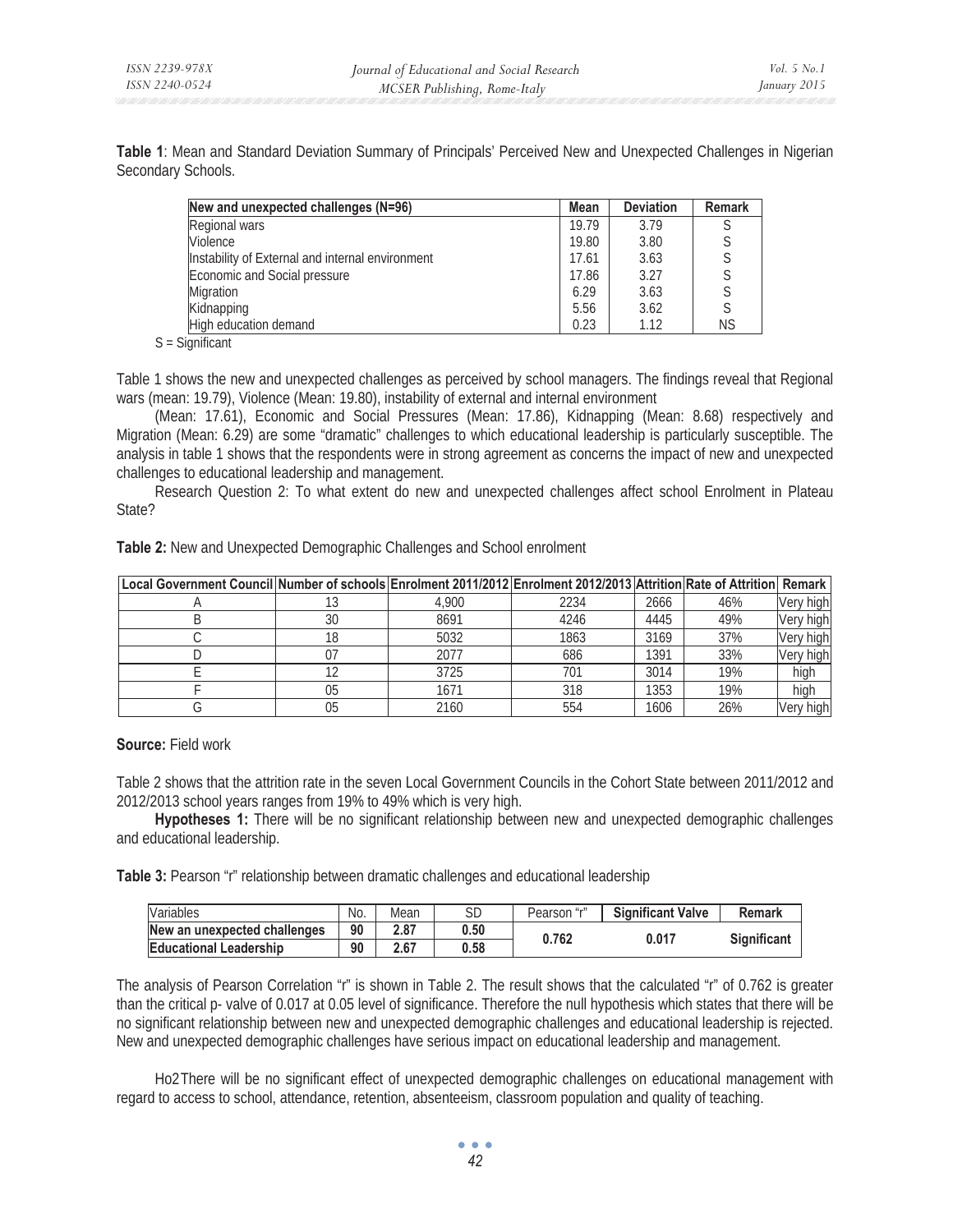**Table 4:** Mean and Standard Deviation of Principals Responses on the effect of unexpected demographic challenges on Educational Management

| <b>Factors</b>                                                                     | Mean | <b>SD</b> | f-value   | <b>Remark</b> |
|------------------------------------------------------------------------------------|------|-----------|-----------|---------------|
| High students rate of attrition                                                    | 3.80 | 0.71      | $66.0**$  | Significant   |
| Increase in irregular students school attendance                                   | 3.60 | 0.56      | $51.5***$ | Significant   |
| High migration of students                                                         | 3.20 | 0.51      | $28.6***$ | Significant   |
| Low students retention in school                                                   | 3.65 | 0.69      | $51.8**$  | Significant   |
| Low student enrolment                                                              | 3.76 | 0.72      | $62.7**$  | Significant   |
| Difficulty in the management of schools in an unstable internal environment.       | 3.50 | 0.55      | $44.8**$  | Significant   |
| Low students Population due to unstable school internal and external environments. | 3.00 | 0.61      | $42.9**$  | Significant   |
| Low quality of teaching and learning.                                              |      | 0.70      | $16.4***$ | Significant   |

**Source:** Field Work

The result in Table 4 shows that new and unexpected demographic challenges significantly affect educational management. All the areas of school management selected for the study are highly affected by such challenges. The Means, Standard Deviation and the calculated f-value indicate that the principals did not greatly vary in their responses to the effect of such challenges. It is concluded that sudden demographic challenges affect school management.

# **5. Discussion**

All aspects of schooling including its locational environment are in the ambit on the rights of the child; its protection, survival and educational development are at the centre of such responsibilities. The study confirms that educational leadership is susceptible to new and sudden challenges as noted by Harris (2006). Indeed in many countries including Nigeria, everyday presages some bizarre occurrences like killings, kidnapping, and violence are challenges which pose physical threats to educational management (table 1); war-related events are not conducive to effective leadership functions.

According to the finding educational leadership in Nigeria periodically meets new and unexpected challenges. The finding is in consonance with that of Harber and Davis (1997) which states that principals are often faced with maintaining a semblance of order in an increasingly hostile, unpredictable and conflict laden environment. School management in the 21<sup>st</sup> century is a highly tasking challenge.

A situation where the school is unsafe, where the external environment records a high incidence of violence and killings, does contribute significantly to absenteeism, low retention of students and a high rate of attrition, situations which are in conflict with the objectives of management.

The principals identified some aspects of their functions that are adversely affected by such demographic challenges (Table 4). Millions of Nigerians already live in fear (Guardian Newspaper, June 2013) and there is no gainsaying the fact that children may not readily attend school effectively if they are weakened by insecurity of life (Table 2). The implication of new and unexpected demographic challenges is that the leaders may experience confusion, even frustration in their attempt to respond adequately to these pressures.

# **6. Conclusion and Recommendation**

The study concludes that new and unexpected demographic challenges affect educational leadership in Nigeria. The findings suggest that in such situations the leadership should focus more on the practices that would enhance school development. In schools where principals know and clarify their goals, exhibit self confidence, have courage to take decisions in the midst of strong dramatic challenges, the principal and teacher collaborative efforts are strongly recommended; no leader knows it all. (Sebring & Bryk, 2000; Hopkins, Harris et al, 2011).

Therefore the following recommendations are made

- 1) To survive and grow in a dwindling economy with regional wars, violence, crumbling facilities, increasing number of special need students and varying demands by stakeholders (Barko & Ramadan, 2002; Walker and Carr-Stewart, 2006) there is need for the development of effective leadership programme. At the heart of this is the encouragement of the ability on the part of leaders to work cooperatively with other members of the organization and the community.
- 2) If educational leadership is serious about running and sustaining effective schools there is need to set clear